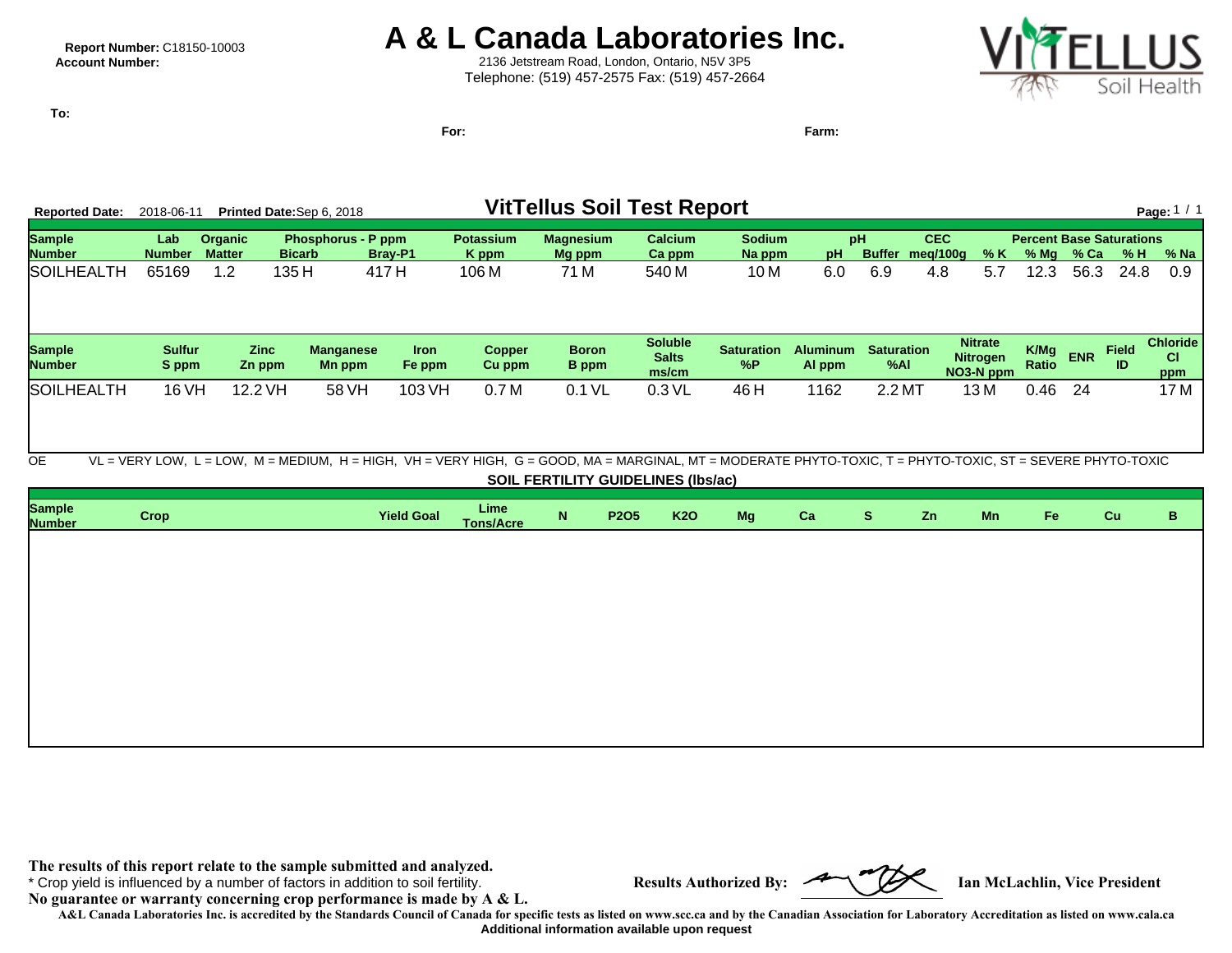### **Report Number:** C18150-10003 **A & L Canada Laboratories Inc.**<br>Account Number: **A** & L 2136 Jetstream Road, London, Ontario, N5V 3P5



2136 Jetstream Road, London, Ontario, N5V 3P5 Telephone: (519) 457-2575 Fax: (519) 457-2664

**Printed Date:** 2018-09-06 **VitTellus Soil Health Report**

**For: Farm:**

**Reported Date: 2018-06-11<br><b>Printed Date: 2018-09-06** 

**To:**

|              | VITTellus Soll Health Report<br>Page: |                            |               |                                         |                     |                            |                          |                         |                        |                |                            |                |                         |                       |                           |
|--------------|---------------------------------------|----------------------------|---------------|-----------------------------------------|---------------------|----------------------------|--------------------------|-------------------------|------------------------|----------------|----------------------------|----------------|-------------------------|-----------------------|---------------------------|
| Sample<br>ID | Lab<br><b>Number</b>                  | Organic<br><b>Matter %</b> | <b>Bicarb</b> | <b>Phosphorous-P ppm</b><br>$ $ Bray-P1 | Potasssium<br>K ppm | <b>Magnesium</b><br>Mg ppm | <b>Calcium</b><br>Ca ppm | <b>Sodium</b><br>Na ppm | <b>Sulfur S</b><br>ppm | Zinc Zn<br>ppm | <b>Manganese</b><br>Mn ppm | Iron Fe<br>ppm | <b>Copper</b><br>Cu ppm | <b>Boron B</b><br>ppm | <b>Aluminum</b><br>Al ppm |
| SOILHEAI     | 65169                                 | 1.2                        | 135           | 417                                     | 106                 | 71                         | 540                      | 10                      | 16                     | 12.2           | 58                         | 103            | 0.7                     | 0.1                   | 1162                      |
|              | н<br>G                                |                            |               |                                         |                     |                            |                          |                         |                        |                |                            |                |                         |                       |                           |
|              | м                                     |                            |               |                                         |                     |                            |                          |                         |                        |                |                            |                |                         |                       |                           |
|              | L<br><b>VL</b>                        |                            |               |                                         |                     |                            |                          |                         |                        |                |                            |                |                         |                       |                           |
|              |                                       |                            |               |                                         |                     |                            |                          |                         |                        |                |                            |                |                         |                       |                           |

#### **VL=Very Low, L=Low, M=Medium, G=Good, H=High**

| <b>Parameter</b> | <b>Result</b> | <b>Optimum Level</b> |
|------------------|---------------|----------------------|
| CEC, meg/100g    | 4.8           |                      |
| K/Mg Ratio       | 0.46          | $0.25 - 0.35$        |
| GFI              | 78            | G                    |
| %K               | 5.7           | $4-6$                |
| %Mg              | 12.3          | $10 - 20$            |
| %Ca              | 56.3          | 65-72                |
| %H               | 24.8          | $5 - 15$             |
| %Na              | 0.9           |                      |

| <b>Parameter</b> | <b>Result</b> | <b>Rating</b> |  |  |  |
|------------------|---------------|---------------|--|--|--|
| рH               | 6             | М             |  |  |  |
| Buffer pH        | 6.9           |               |  |  |  |
| EC, ms/cm        | 0.26          | VL            |  |  |  |
| Saturation %P    | 46            | н             |  |  |  |
| Saturation % Al  | 2.2           | МΤ            |  |  |  |
| Nitrate-N, ppm   | 13            | М             |  |  |  |
| Chloride, ppm    | 17            | М             |  |  |  |
| PMN, ppm         | 30            |               |  |  |  |

| , .<br>————, —————————————— |               |              |  |  |  |  |  |  |
|-----------------------------|---------------|--------------|--|--|--|--|--|--|
| <b>Parameter</b>            | <b>Result</b> | Rating       |  |  |  |  |  |  |
| Solvita CO2-C, ppm          | 44            |              |  |  |  |  |  |  |
| Reactive C, ppm             | 256           |              |  |  |  |  |  |  |
| Soil Health Index           | 40            | vı<br>G<br>м |  |  |  |  |  |  |
|                             |               |              |  |  |  |  |  |  |

The results of this report relate to the sample submitted and analyzed.<br>No guarantee or warranty concerning crop performance is made by A & L.<br>No guarantee or warranty concerning crop performance is made by A & L.

**A&L Canada Laboratories Inc. is accredited by the Standards Council of Canada for specific tests as listed on www.scc.ca and by the Canadian Association for Laboratory Accreditation as listed on www.cala.ca**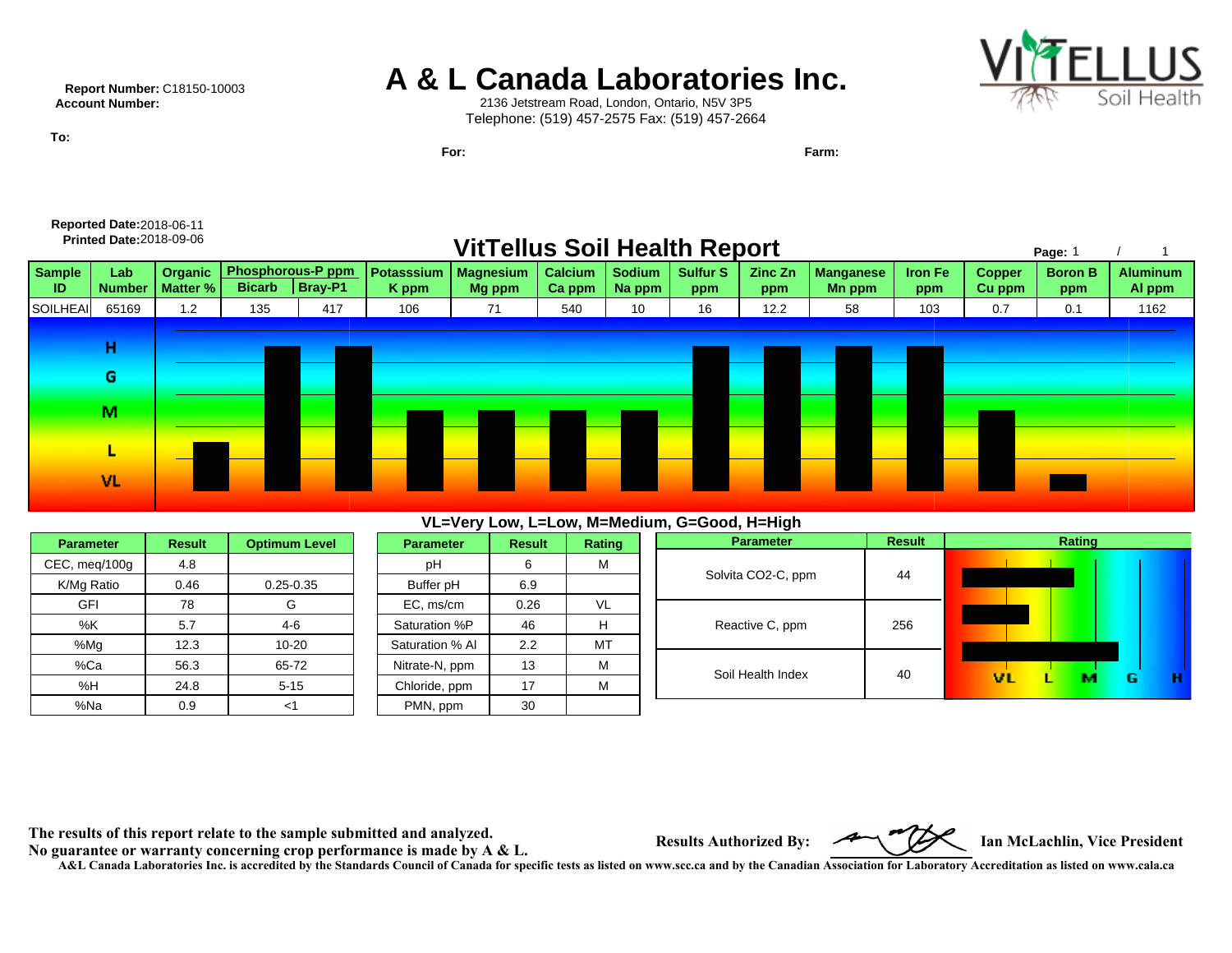### **Report Number:** C18150-10003 **A & L Biologicals Inc.**<br>Account Number: **A & L Biologicals Inc.**

**Account Number:** 2136 Jetstream Road, London, Ontario, N5V 3P5 Telephone: (519) 457-2575 Fax: (519) 457-2664



**For: Farm:**

**To:**

# **Reported Date:** 2018-06-11 **VitTellus Soil Health Report**



**A&L Canada Laboratories Inc. is accredited by the Standards Council of Canada for specific tests as listed on www.scc.ca and by the Canadian Association for Laboratory Accreditation as listed on www.cala.ca**